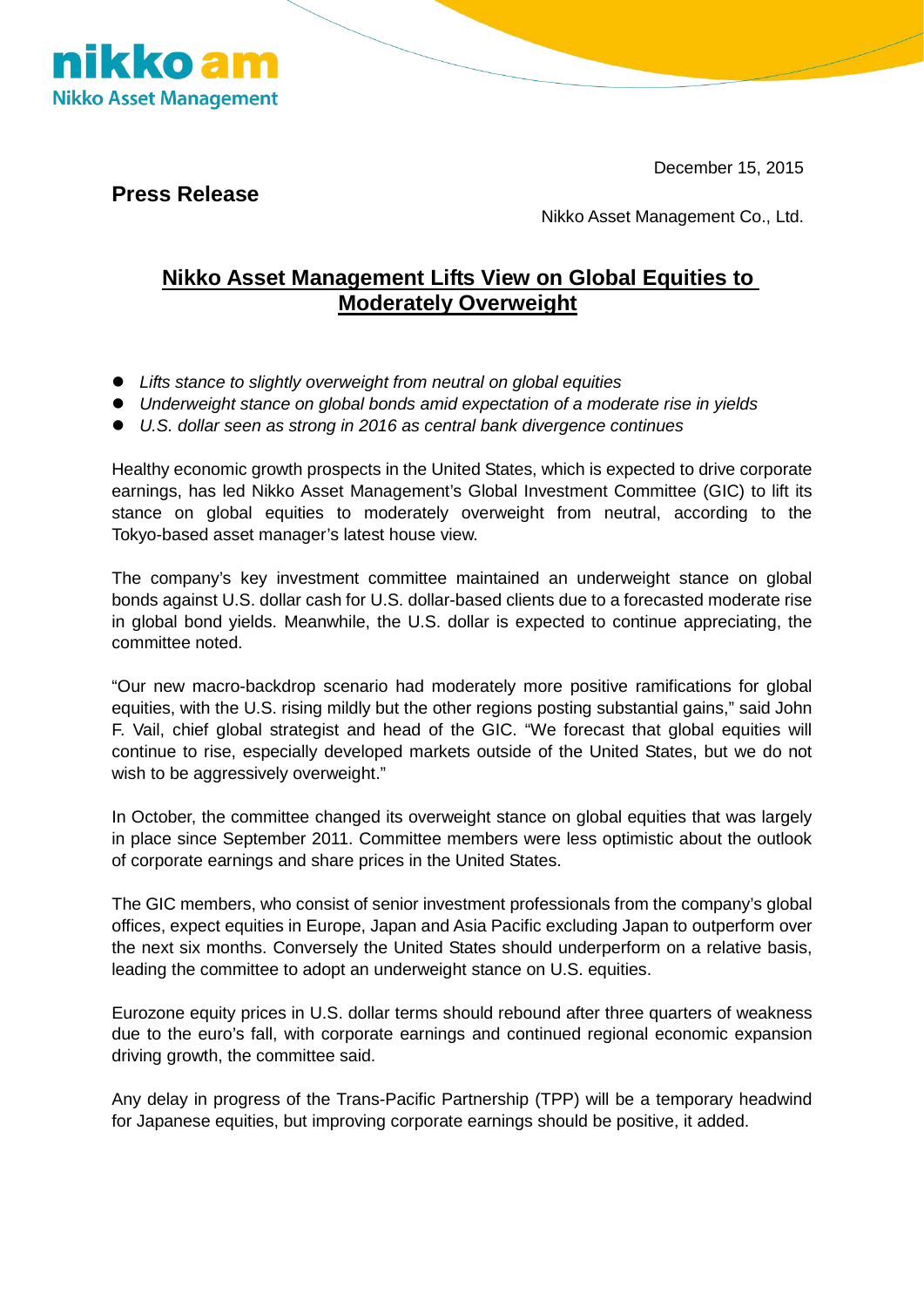

"We believe Abenomics is working well, especially for corporations, with third quarter pretax profit margins soaring to historical highs for both manufacturing and non-manufacturing sectors," Vail said. "It is, thus, working very well for equity investors too, and should continue to do so, in our view."

In currencies, the U.S. dollar is expected to be strong next year as central bank divergence continues. The U.S. Federal Reserve is expected to raise its interest rates in December followed by further 25 basis point hikes at alternating meetings through 2016.

Meanwhile, there is some chance for the Bank of Japan to ease if the yen strengthens to 110-115 against the U.S. dollar. For the European Central Bank, the GIC members expect mild easing moving forward as the ECB does not wish to cause a rupture while the Fed is hiking rates.

As for oil prices, the committee expects Brent crude oil to stand around \$43 per barrel at the end of June. Oil prices should stabilize after recent declines, as global economic growth remains firm. Investors are starting to be concerned about a possible supply disruption as geopolitical risks are growing in the Middle East and North Africa (MENA) region, the committee noted.

Nikko Asset Management's GIC met on December 8 for its quarterly review of global economic conditions. Based on the findings of its senior investment professionals around the world, the company periodically reconsiders house views on the major global markets and asset classes.

The committee's main forecasts<sup>[1](#page-1-0)</sup> at this time are:

Japan: Half-year GDP growth (January to June 2016) of 0.8 percent half-on-half, seasonally adjusted, with equities, as measured by the TOPIX, rising 7.5 percent in yen terms over the next six months to June 2016.

U.S.: Half-year GDP growth of 2.7 percent half-on-half, seasonally adjusted, with equities, as measured by the S&P 500, rising 3.0 percent in dollar terms over the next six months to June 2016.

Eurozone: Half-year GDP growth of 1.3 percent half-on-half, seasonally adjusted, with equities, as measured by the MSCI Europe, rising 15.2 percent in euro terms over the next six months to June 2016.

-ENDS-

<span id="page-1-0"></span> $1$  In comparison against the base date of December 4, 2015. 1